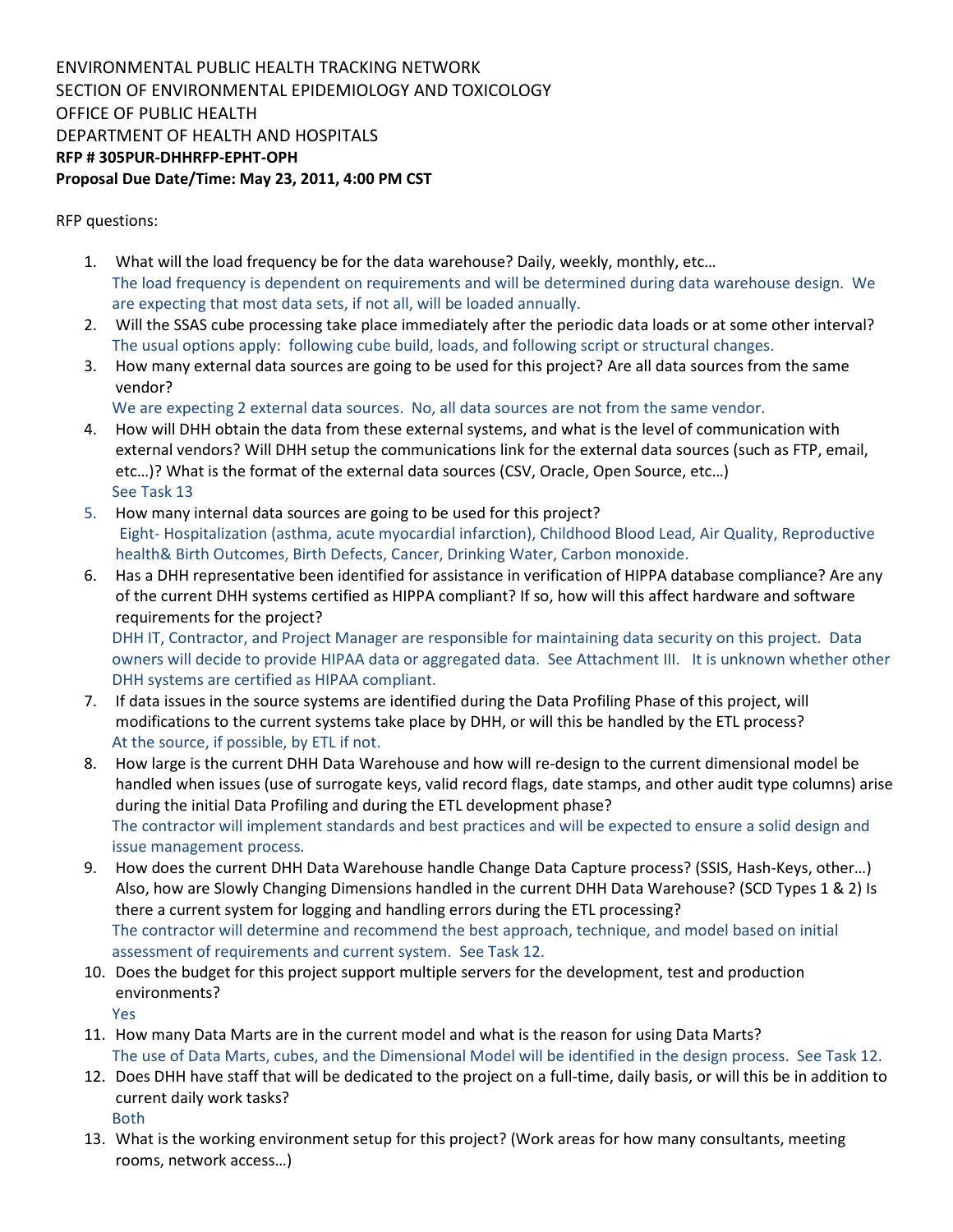## See Section D under 'Staffing Requirements/Qualifications'

14. Have the key stakeholders been identified for this project at DHH? Has there been time allotted for the Executive level interviews required in order to define the business processes that will be the basis of the DHH Data Warehouse?

Yes to both questions

- 15. Will DHH be implementing Microsoft Team Foundation Server in order to store SSIS packages, stored procedures, documents and other project related data? Yes
- 16. On page 28, the RFP states that there are 3,000 hours available for support over the length of the 3-year contract. It also states that these hours are not to be used until after the warranty period has been met. Are these hours available only during the original contract or are they meant to be used after the original project is completed? If they are to be used during the original 3-year contract, can DHH please provide some examples of how they anticipate these hours will be spent?

Hours can be used for maintenance and support not included in the scope of the current contract deliverables. Also, hours can be used to fix any issues found after the warranty period.

- 17. On pages 39 and 40, the RFP states that the response should "Demonstrate an understanding of, and ability to implement, the various types of organizational strategies to be integrated within the day to day operations which are critical in organizing their functioning and maximizing productivity." What types of organizational strategies are DHH referring to? Does this refer to how the vendor's team will coordinate with DHH resources, and how the project tasks will flow with DHH's day-to-day operations? Yes, coordination with DHH and other contractor resources, an understanding of how the project aligns with DHH and DHH IT strategy and the soft skills required to contribute to the success of the project.
- 18. Is there currently in place the infrastructure and technology to create a secure VPN between DHH and the CDC? Is this secure tunnel already in place? If not, will there be any issues getting this tunnel created? DHH has the mechanisms in place and has successfully transferred data to CDC. See Objective 4 and Task 14.
- 19. Is there documentation or procedures that contain roles and security that have to be applied to each subset of data? Has this already been considered and if so is there documentation explaining what roles will have access to each dimension?

No

20. Considering that there is already a logical model in existence, would it be possible to acquire the documentation that describes the individual KPIs and the explanations of each dimension, measure, input and outputs that relate to each of the KPIs?

The contractor is required to create the logical data model. See Task 6.

- 21. Does DHH have a data diagram explaining which fields are needed and the data types that are assigned to each field? If this diagram exists, can DHH provide it? No. Refer to the National EPHT Program site http://www.cdc.gov/nceh/tracking
- 22. CDC's portal lists the existence of some dimensions and measures that already include data from Louisiana. Where is this current data derived and who is currently handling the processing and transfers? Nationally derived and housed in CDC (cancer, lead, vital statistics data) and EPA (air data). Data sets are provided to either EPHT or CDC by the data owner.
- 23. Is there a current process for the collection of the required data for the LEPHTN project or is that a completely new process? If there is an existing process, what is that process? Does all of the necessary data exist? If so, does it reside in a data repository? No
- 24. What is the Louisiana Technical Network Implementation Plan? This is the plan used to guide Louisiana's EPHT Network development. As a living document, it is maintained and updated as information is gathered, assessments are completed, experience is acquired, and the network components are implemented.
- 25. What are the PHIN Preparedness Cross Functional Components? The CDC Public Health Information Network. See http://www.cdc.gov/phin/index.html
- 26. One of the tasks defined in the RFP is to assess and rate LATNIP implementation success in annual report cards. What information will the annual report cards be based on?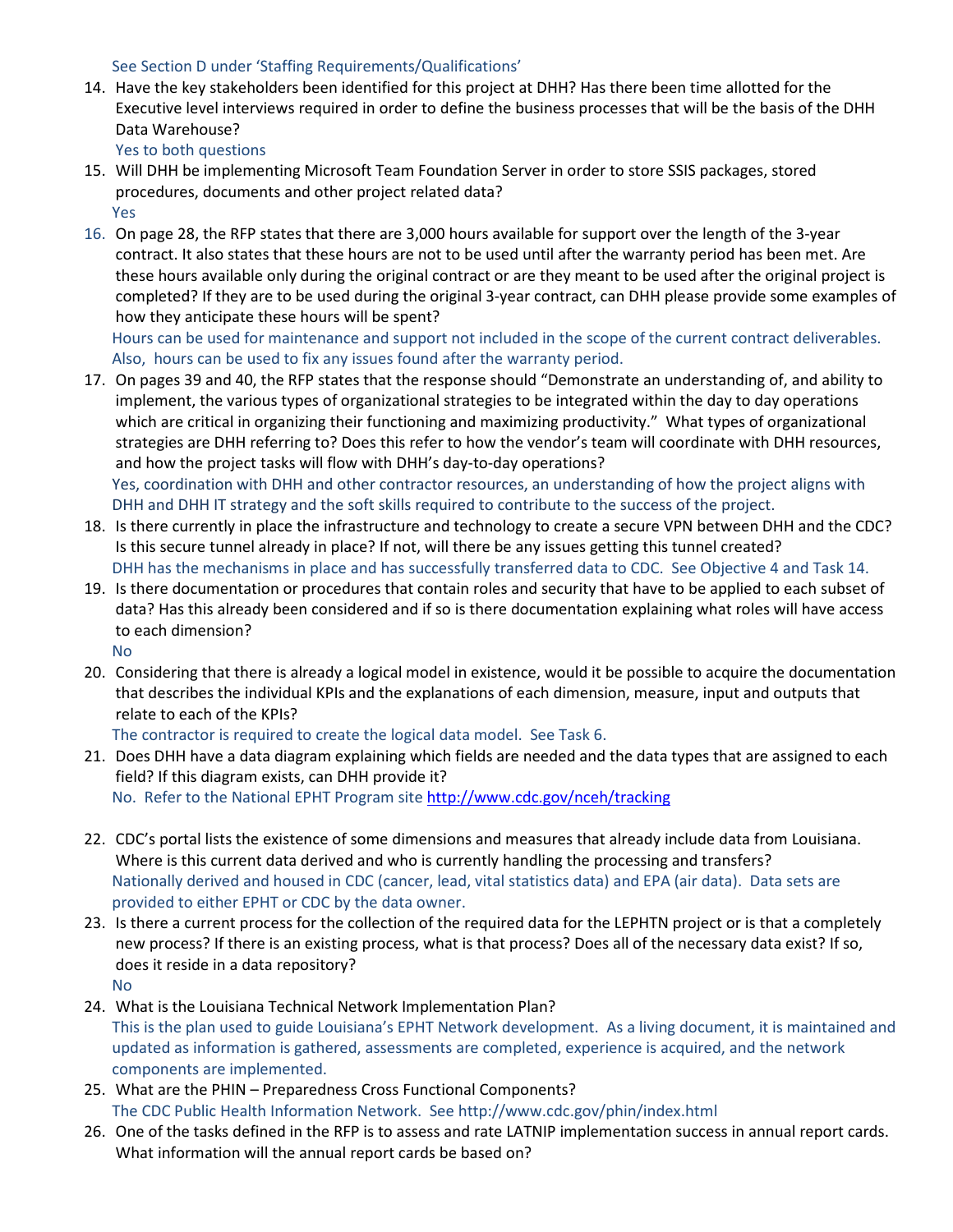See Appendix V

27. What is the process for capturing the input data for all the different NCDM categories for the tracking network? Will this information all be input by an administrator, or will there be some type of process where files are received?

The EPHT data team requests the data from the data owner, and applies the how to guide and data dictionary (provided by CDC) in order to develop indicators and aggregate data. Then, data will be transported to the CDC Tracking Program in accordance with acceptable practices ensuring the protection, confidentiality, and integrity of the data contents. The preferred format for data received is XML validated against XML schema developed for the particular dataset and made available to the data steward or Tracking Grantee. The Tracking Program supports two transport mechanisms for receiving data: 1) Public Health Information Network Messaging System (PHIN MS); and 2) Secure Data Network Secure File Upload (SDN SFU).

PHINMS is the CDC's Public Health Information Network (PHIN)-compliant solution for secure and reliable communications and is the preferred method of communications. PHINMS currently requires installation of client software and a SDN certificate. Detailed information on installing PHINMS can be found in the PHINMS Quick Guide. SDN SFU provides a second option for the transporting of data to the Tracking Network. It is a Web application that does not require any software installation but does require a SDN certificate. Detailed instructions and technical assistance are available. If a data steward is unable to transport data via PHINMS or SDN SFU, other arrangements will be made for secure data transportation.

- 28. When the RFP refers to gaps in data, what does this mean? Can an example be provided? For example, a report requires filtering by age group and the source does not include age group data.
- 29. On Task 12.4 of the RFP, what does DHH mean by optimizing existing Data Marts and the Data Warehouse schema? Please provide a more detailed explanation or examples. Assessment activities often reveal opportunities for utilizing optimization techniques. Data Marts may need to be refined to optimize performance, for example.
- 30. On Task 12 of the RFP, what data warehouse standards and compliance rules are DHH referring to? Where is this documentation located? Also, what does DHH mean by secure data access? SQL Server, Windows Server, Database level, SharePoint security?

Ensure that the servers, databases, and database objects all are within compliance with DHH IT Security policy HIPAA, and CDC security requirements. Work with the DHH database team to utilize the security features in SQL Server 2008 R2 to enforce policy based management, control exposure to threats, etc.

31. On Task 12.3 of the RFP, what does DHH consider a Data Warehouse Functional model? Would this be a diagram of the framework used for data warehouse design, development, implementation, and maintenance? Please provide examples or clarify in more detail.

This will come from the functional requirements and will provide information from the contractor's data warehouse expertise, the assessment results, and the contractor's understanding of the requirements.

32. On Tasks 16.3 & 16.4 of the RPF, is DHH asking for a list of technologies that will be used to implement these deliverables? Step by Step documentation on how to carry out these procedures in SQL Server? For 16.4, is DHH asking for a recommended list of groups and roles to implement in SQL Server and how to use the Windows Authentication integrated security mode?

The contractor will work with the DHH IT database team for these tasks as database administration will determine usage of DDL to build out the physical database. DDL will provide for the database structures such as the partitions and the DCL may be used by database administrators to establish security.

- 33. To provide secure access to restricted data on the LEPHT portal, will users be given VPN accounts or must all external user access be handled through a publicly addressable URL? VPN accounts will not be used for secure access to restricted data on the portal.
- 34. What user roles will require the ability to use tools to interact with data? What is the functionality required for the tool made available to these users?

Power User, Report Analyst, Data Analyst, Research Analyst, etc. A web based tool, such as PowerPivot and for those with access to download, desktop applications, such as Excel, PowerPivot. Some levels of interaction will utilize the standard SharePoint 2010 and SQL Server 2008 R2 functionality. See the CDC EPHT site and link to other state sites for examples.